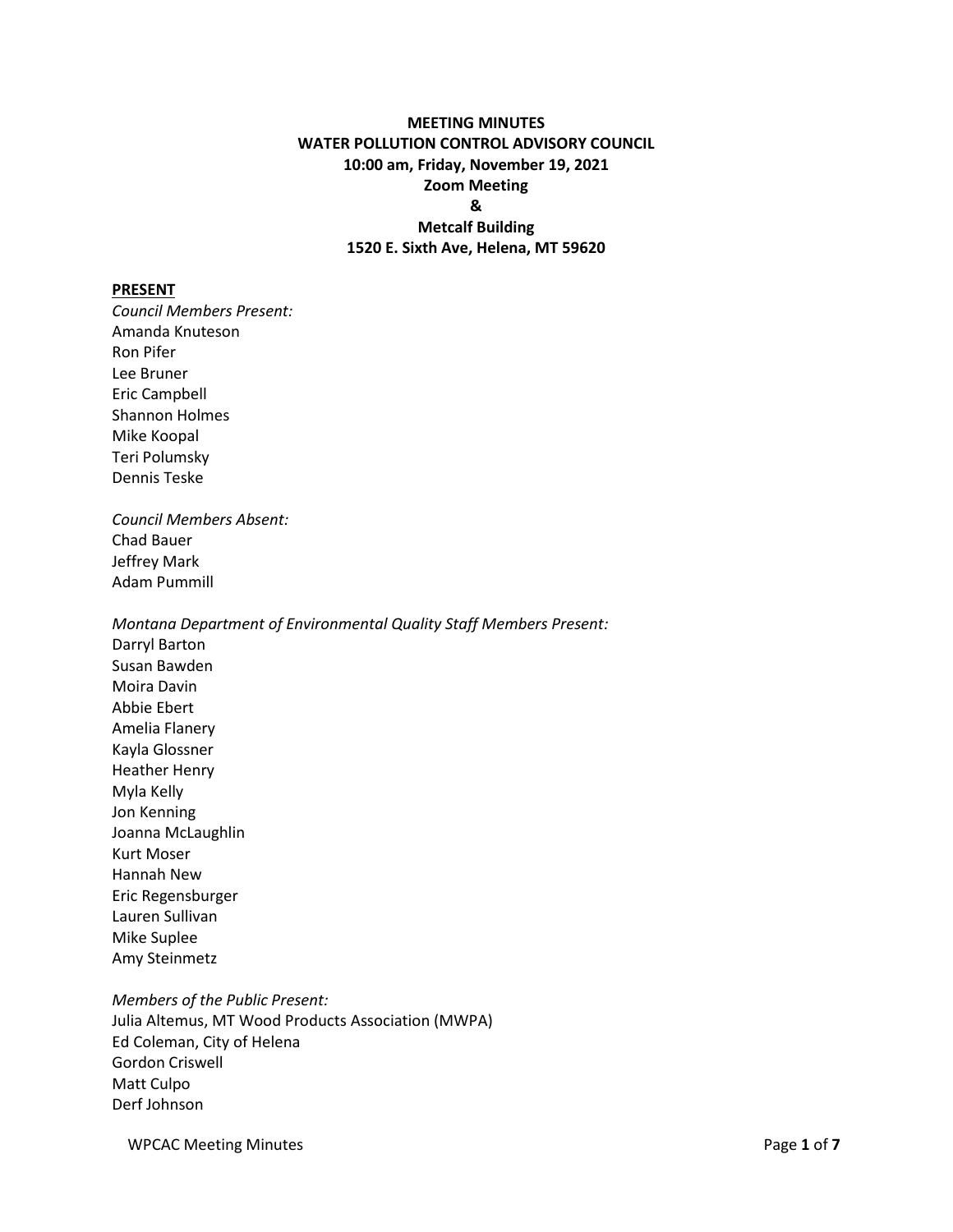Tammy Johnson, Montana Mining Association (MMA) Mitchell Leu Casey Lewis Aaron Losing, City of Kalispell Kelly Lynch, Montana League of Cities and Towns Erik Makus, U.S. Environmental Protection Agency (EPA) Region 8 Vickie Marquis, Holland and Hart Scott Mason Amanda McInnis John Podolinsky Coralynn Revis, HDR Dan Rostad, Yellowstone River Conservation District Council Karen Sanchez Trevor Selch, Fish Wildlife and Parks (FWP) Juarez Thomas Peggy Trenk, Treasure State Resources Association (TSRA) Susie Turner, City of Kalispell Vickie Watson

## **CALL TO ORDER**

Chair Knuteson called the meeting to order.

### **APPROVAL OF MINUTES**

Councilmember Polumsky moved to accept the September  $10^{th}$ , 2021, meeting minutes. The motion was seconded and passed unanimously.

#### **INFORMATIONAL ITEMS**

**[Stormwater Permitting Renewals for the State of Montana](https://deq.mt.gov/files/Water/WQInfo/Documents/2021%20Public%20Notices/WPCAC/11-19-21_Meeting%20Presentations/Permitting%20Storm%20Water%20in%20Montana.pdf) – Haley Sir, Maya Rao, and Melinda Horne** Haley Sir (MPDES Permitting Section) provided information on the general permit for storm water discharges associated with small municipal separate storm sewer systems (MS4s). The following information was provided for Permit Number MTR040000: Expiration Date - 12/31/2021, Expected Renewal Date - 1/1/2022, Current Status - In public comment ending 11/29/2021, Hearing Scheduled – 11/29/2021 at 10 am, and Stakeholder Workgroup – Spring 2020 through present. MS4 is a system of conveyances designed for collecting and conveying storm water with designations pursuant to ARM 17.30.1107. The summary of changes include: a comprehensive general permit with clear, specific, and measurable requirements, the removal of "deadline for implementation", inclusion of a menu of Best Management Practices (BMPs) when necessary, clarified training requirements, clarified monitoring requirements, and a Program Effectiveness Assessment.

Maya Rao (MPDES Permitting Section) provided information on a general permit for storm water discharges associated with construction activity (SWC). The following information was provided for Permit Number MTR100000: Expiration Date – 12/31/2022, Anticipated Renewal Date – June 2022 (Issuance) 1/1/2023 (Effective), Current Status – Internal Review, Stakeholder Meeting – 11/29/2021, and Anticipated Public Comment Period – 12/27/2021 through 1/31/2022. Construction activities disturbing at least one acre of land where a discharge to state surface water can occur requires coverage. The summary of proposed changes include: improve permit navigability, clarify larger common plan for development or sale, update public sign requirements, and include electronic submission option.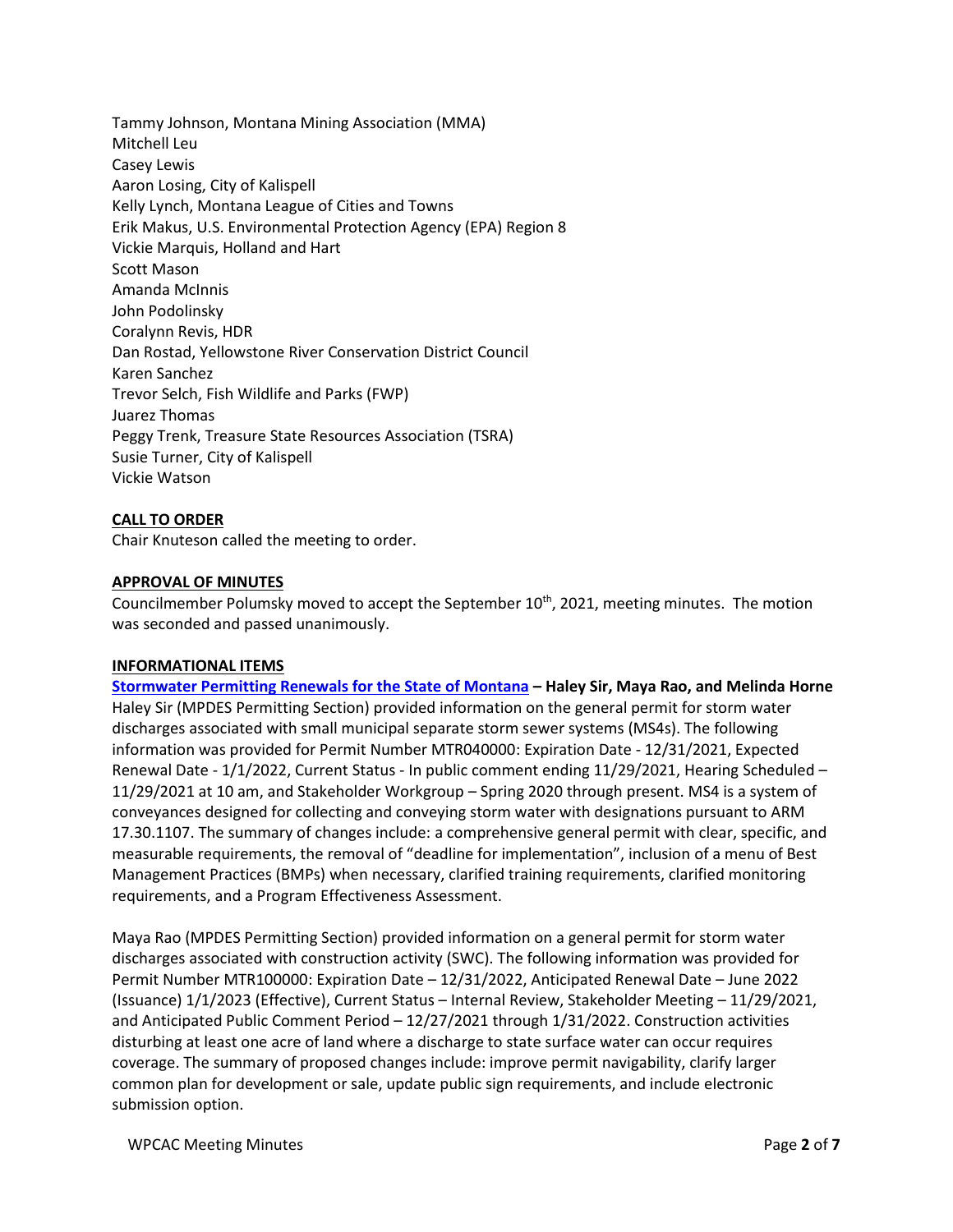Melinda Horne (MPDES Permitting Section) provided information on multi-sector general permit for storm water discharges associated with industrial activity (MSGP). The following information was provided for Permit Number MTR000000; Expiration Date – 1/31/2023, Expected Effective Date – 2/1/2023, Current Status – Internal Review, Stakeholder Meeting – 12/15/2021, and Public Comment Period – 1/24/2022 through 2/24/2022. Industrial facilities with SIC codes covered by the MSGP that have potential to discharge require coverage. The summary of proposed changes include: public sign, updated benchmark monitoring thresholds, report only indicator monitoring where pH, TSS, and COD are required for quarterly monitoring for subsectors with no existing monitoring regulations and Polycyclic aromatic hydrocarbons (PAHs) are required for biannual monitoring for specific subsectors, SIC codes, and/or coal-tar seal coat.

## **DEQ 12A Repeal – Myla Kelly and Eric Regensburger**

Myla Kelly (Water Quality Standards Section Supervisor) provided information on the repeal of circular DEQ-12A (and DEQ-12B) from rule as required by Senate Bill 358. DEQ will repeal DEQ-12A from rule in conjunction with adopting the Adaptive Management Program that is also required in SB358. It was noted that this is a briefing item, and that initiation of rulemaking will occur at a later date. To comply with SB358 the draft rule changes currently proposed are: Remove the language to adopt DEQ-12A and re-insert some language that was removed in 2014 as part of DEQ-12A adoption. This includes direct references to DEQ-12A and other sections that don't mention DEQ-12A/12B but were adopted to implement DEQ-12A/12B. Rule sections that will be affected were outlined and examples of the changes were described. An addition to rule that follows new statute language adopted in SB358 that provides for new narrative nonsignificance criteria specifically for total nitrogen and total phosphorus was described.

The floor was opened for questions.

Councilmember Pifer asked, will the State still have numerical standards as a guideline for total nitrogen and total phosphorus? Ms. Kelly responded that DEQ will maintain narrative standards for nutrients and Rainie and Mike will be discussing what that looks like as a framework in the next agenda item.

Chair Knuteson asked, is there a process in place where DEQ is coordinating right now with EPA Region 8 or how is DEQ taking into account the necessity of getting a final EPA approval as required under the Clean Water Act (CWA)? Ms. Kelly responded that with any proposed changes or additions to water quality standards DEQ is always working with EPA because a critical piece of the CWA and our primacy in that, is when there is a change in a water quality standard that needs to be approved by EPA. So yes, DEQ is working with EPA on this.

# **ACTION ITEMS**

# **[Framework Rulemaking to Initiate the Development Process for the Adaptive Management Program](https://deq.mt.gov/files/Water/WQInfo/Documents/2021%20Public%20Notices/WPCAC/11-19-21_Meeting%20Presentations/FrameworkDraftRules_SB358_v4_11.04.2021.pdf)  [and Implementation of Narrative Nutrient Standards](https://deq.mt.gov/files/Water/WQInfo/Documents/2021%20Public%20Notices/WPCAC/11-19-21_Meeting%20Presentations/FrameworkDraftRules_SB358_v4_11.04.2021.pdf) – Mike Suplee and Rainie DeVaney**  Rainie DeVaney (MPDES Section Supervisor) began initiation of rulemaking for this rule by describing the framework rule which directs DEQ to work with the Nutrient Work Group and establishes requirements and processes for implementing the transition back to narrative nutrient standards. The rule language was described including the changes for what an Adaptive Management Program is the definition of Adaptive Management Plan. Dr. Mike Suplee (Water Quality Standards & Modeling Section) provided a timeline for the rulemaking. In December, DEQ will put the rule into official rulemaking format and file

WPCAC Meeting Minutes **Page 3** of **7**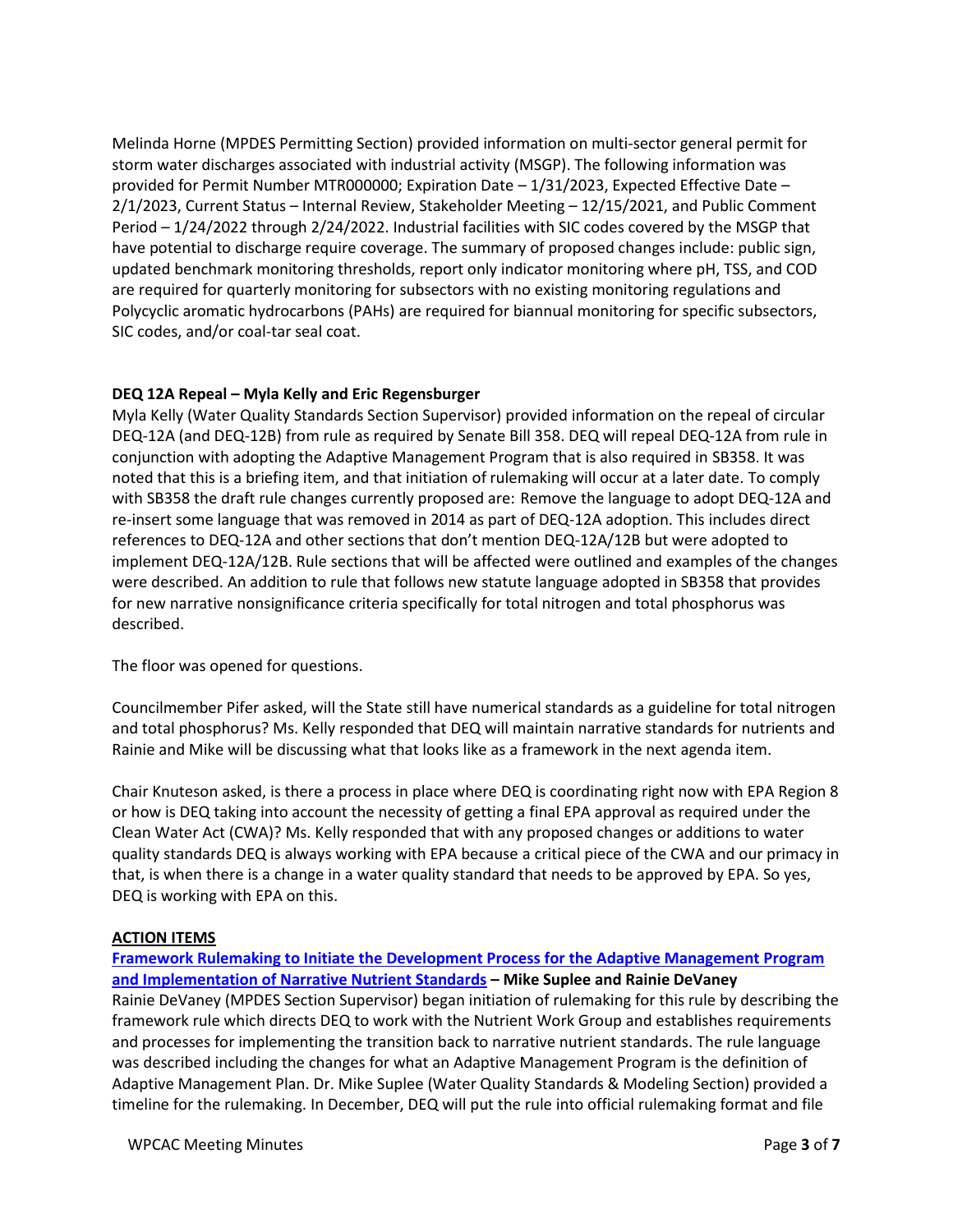it. It will publish on December 23, 2021, with the Secretary of State. That will begin the public comment period which will be 45 days. Around February  $7<sup>th</sup>$  or  $8<sup>th</sup>$  there will be a public hearing. By February 24, 2022, DEQ will have responded to comments, the rule will be signed by the department head, and filed again with the Secretary of State. That will meet the statutory requirement to file by March 1, 2022. The rule will have final publication in mid-March of 2022.

The floor was opened for questions.

Councilmember Koopal asked, "How many more meetings do you anticipate having with the Nutrient Work Group?" Ms. DeVaney responded that there is no set number of meetings but that the focus is making sure that there is enough time to come up with the processes and requirements outlined in the framework. There is another Nutrient Work Group meeting schedule in 2-weeks where it is anticipated they will discuss the schedule.

Questions and Comments from the general public:

Kelly Lynch: I just want to speak in support of the proposal. I am the Deputy Director and Legal Counsel for the Montana League of Cities and Towns. Our members do more than any other group to clean Montana's surface waters. We are point source dischargers for all Montana's municipalities and all the people who live within Montana's municipalities which is the vast majority of Montanans. Over the past decade our taxpayers have spent hundreds of millions of dollars to remove nutrients from their discharge loads, but we really have reached the breaking point of diminishing returns trying to simply meet numbers without a more iterative process to look at how our receiving waters are responding to that. Further improvements to our systems and in many cases are cost prohibitive and we aren't going to see the major improvements or any improvements to water quality without being able to get to this point including fish habitat. So that brought us to this SB358 and calling for a different approach which is this adaptive management approach. Like a mentioned, a more iterative process that really reviews and analyzes and prioritizes actions within the watershed based on everything that's happening in that watershed. It allows and works off that flexibility to allow the different stakeholders in a watershed to react and respond and to modify actions based on what they are seeing in waters and how they are responding. And really work together to come up with an approach to take the best actions that will give us the most bang for our buck. So, we support the framework rule as proposed by DEQ and we will remain at the table to work through the details on all of this. I'd just like to thank everybody for all their hard work on this. We think its time to figure out a more holistic approach and prioritize our limited resources in Montana to get the most we can out of this process. Thank you and I'm available for any questions.

Tammy Johnson: I am the Executive Director of the Montana Mining Association. We were actively engaged in Senate Bill 358 for all of the reasons Ms. Lynch expressed in her comments to you. We've been engaged deeply with the Nutrient Work Group. We appreciate all the work that DEQ and the Nutrient Work Group members have done. We remain committed to staying at the table and rolling up our sleeves to put more context around the framework, rules, circular, and guidance documents you will see later. So, we too, would just like to express support of this framework and appreciate everybody's time. In closing I will say, Happy Thanksgiving everyone.

Dan Rostad: Representing Conservation District East of the Continental Divide. I have a different perspective than municipalities, understandably. The Conservation District is deeply involved in this. We are looking at this and engaged and glad to be a part of it. Mostly I've been impressed by staffing here,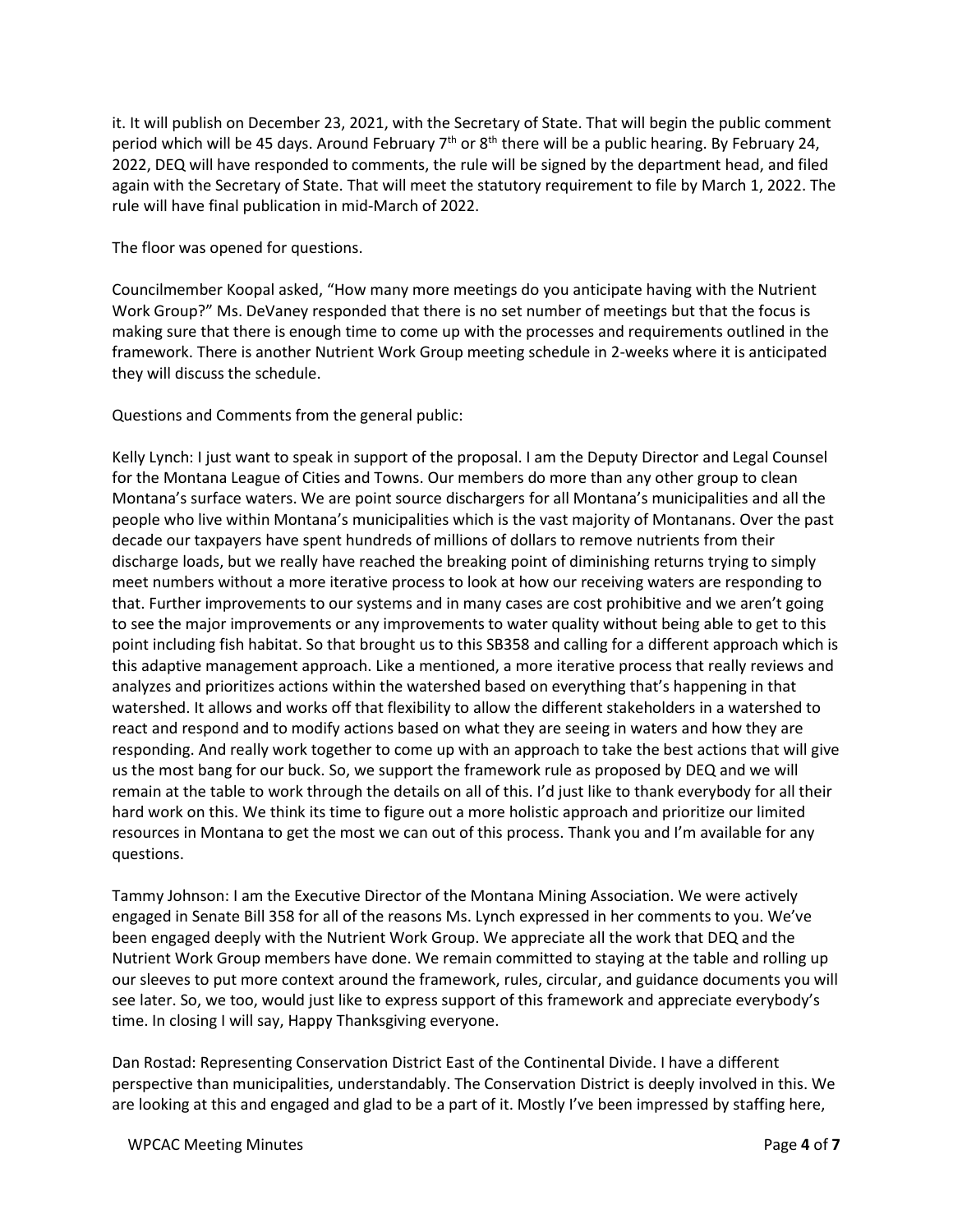in particular Rainie and Mike and others who have despite some frustrations have been proactive rather than reactive to make this process move forward a lot more simply and easily. And who make it easier for us who don't deal with stuff like this real often or at all, to understand it, so we appreciate that.

Peggy Trenk: With the Treasure State Resources Association. We have members who are point source dischargers and we have members who are considered to be in the non-point sector. We appreciate all those who have been involved in this process. I too, like others, would like to thank the DEQ. They have worked really hard in the last few months to get us here and continue to focus on that. We are Nutrient Work Group members as well. Just a couple things to emphasize: through all of this, Senate Bill 358 and this rulemaking process, is absolutely committed to protecting the water quality and are not working in any way to lessen water quality protections just coming at this in a way that is more flexible, gets more bang for the buck, and can actually make improvements on the ground. And so, we do stand in support of this draft rule and hope it is moved forward. Thank you.

Councilmember Koopal asked what the process is at this point for WPCAC members if they have thoughts or concerns related to this rulemaking and asked what is the best way to submit those to Mike and Rainie? Dr. Suplee responded that generally those are discussed here if you'd like because the action that is before the council at this point, from our perspective, is that we've asked you to move this forward to the next step. If there are details that we can resolve now, that would be ideal.

Councilmember Koopal noted that he has sat in on some of the Nutrient Work Group meetings and a concern with the conservation organizations is that we're taking a front-end proactive rule looking at concentrations as they enter our waterbodies, and we are replacing it with this back-end response variable technique. And of course, there are limitations with that. I guess on a broad scale, when I look at some of the details like the number of monitoring samples that will be conducted per year, which is two for most of the variables, that really doesn't provide the department timely information or status of, if there is a response within a water body. And so, that is a concern. From a 10,000 ft elevation, with this rulemaking, does DEQ itself have an adaptive management process in place that you can look at after a few years and say well wait a minute this isn't working, and maybe tweak it. Can you describe what that process looks like?

Ms. DeVaney responded with regards to the response variable comment that one detail that has gotten a little bit lost in our conversations with the Nutrient Work Group is that that requirement to continue to monitor concentrations of total nitrogen and total phosphorus for our point sources at the end of pipe is something that will be carried forward. So, we are not replacing response variables with more traditional end of pipe total nitrogen and total phosphorus monitoring. Really, it is an additive, in conjunction with. We are hoping that by having those nutrient concentrations at end of pipe, a more holistic tributary and other monitoring locations within the watershed, that will include total nitrogen and total phosphorus concentrations, plus response variables, in our minds we are hoping we get a more robust look. We are coming to you today with this framework because we are identifying some areas where this process could be improved a bit. We are coming to you with this action item with these framework rules with the commitment from DEQ that we will continue to work with our stakeholders and the Nutrient Work Group to talk through some of these concerns.

Dr. Suplee: With regards to the comment that this is a more reactive approach than perhaps DEQ had in the past, I am not convinced that is totally true because as Rainie mentioned there will be ongoing monitoring of effluent concentrations and included on top of that is an actual look at each water body where the nutrients are being discharged and looking at the specifics of how that reacts and if there are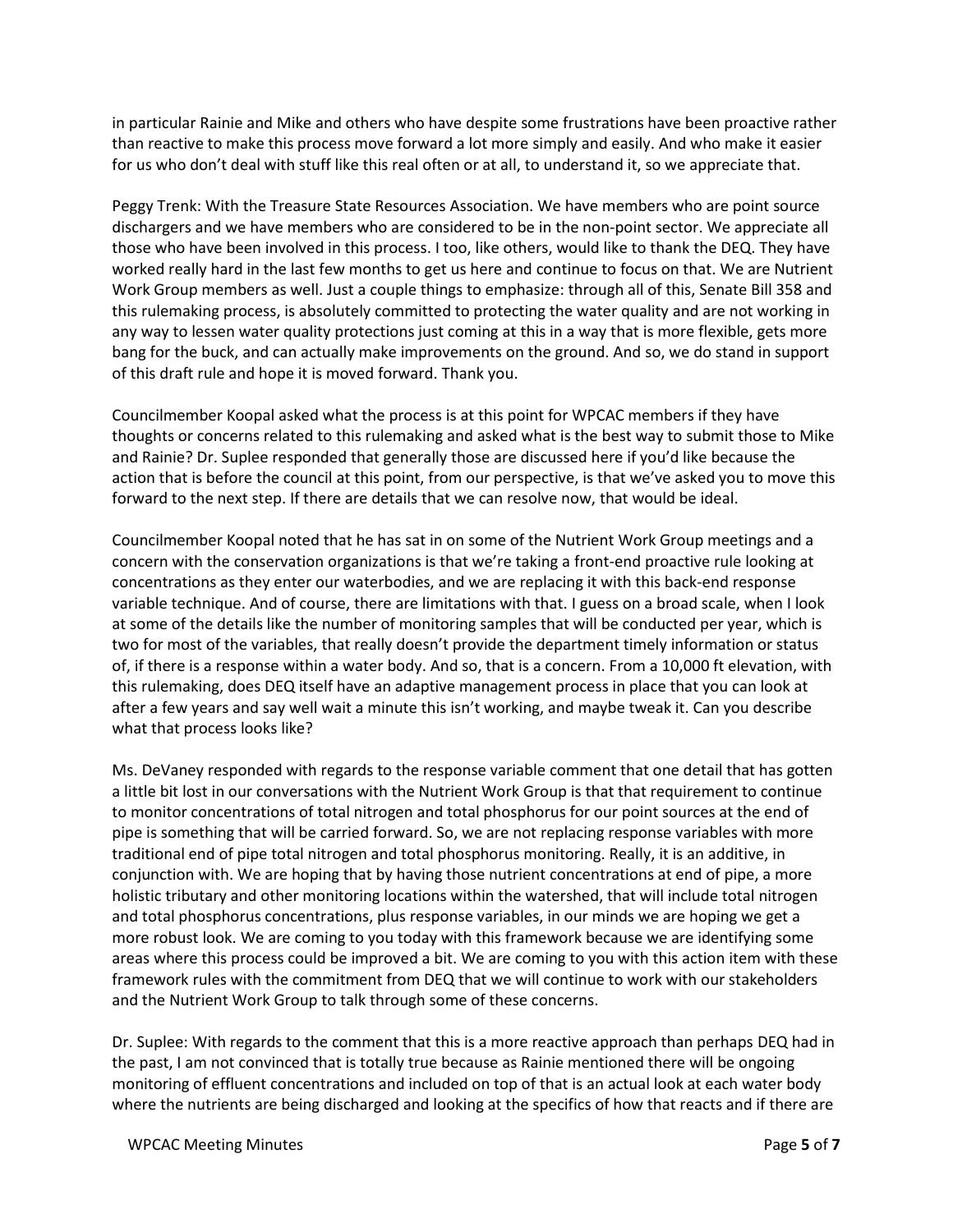problems manifesting or not. So that is something added, where we don't have that information right now. Regarding the comment about a slim dataset looking at this, I agree that that may be kind of true, we run that problem all the time. Our Monitoring and Assessment Section goes out and makes assessments on waterbodies sometimes with one or two visits. It's the same sort of thing, we get one or two shots at getting information. We then look at all the data and make a decision. In this case, we'll actually be getting, overtime, if it goes forward roughly how we have formulated it so far, we'll get a long term look at what is occurring in the waterbody of time, over years which is something we don't have now. It has a lot in common with what was set up in the late 1990's with the Clark Fork River as part of the volunteer nutrient reduction program. Dr. Vickie Watson has been out monitoring algae growth on that river for a really long time. She and I published papers where you can clearly see the effects from only a few sampling points per summer and the changes when Missoula went through its big upgrade in 2004. So having that data on the ground, in the river, I think is going to be valuable.

Councilmember Koopal: Thanks Mike, just a follow up, I guess my concern would be that with the slim dataset there would be lag time before an implementation plan would be developed. At which point there may be degradation to a waterbody. So can you describe a little more about the timing between getting the data you are going to get and the decision-making process for an implementation plan.

Dr. Suplee: The speed at which permits typically get renewed and updated is probably a much longer timeframe in general than the timeline from which data will roll in and can be evaluated. The data that we will be getting is going to come in, be processed by laboratories, and then come back to DEQ. Presuming that it can be processed in a timely manner, you can make decisions or get a sense of what is going on in a waterbody within 4 months or so after the end of summer (which is when the data will be collected). Then that process would be renewed again the next summer. That process is about as fast as we operate certainly for our Monitoring and Assessment Section which has the most analogous program. They are collecting data in the summer and making decisions about it early to next winter. So I see that as certainly not a limitation to this process, or not in my mind.

Councilmember Koopal: Thank you Mike. One last question, in terms of the MPDES permit holders who will be responsible for the monitoring under this plan. How do you parse out the responsibility amongst the permit holders when there is a determination that some impairment is occurring?

Ms. DeVaney: That is one conversation that we have been circling back to quite a bit in the Nutrient Work Group. DEQ came to the table with a proposal and part of that proposal really was the intent behind that was to truly separate or divorce the permit renewal cycles (they are all on a five-year cycle and those are all becoming effective and expiring at different times) from the watershed scale monitoring. So, we are taking a snapshot of a watershed and really trying to implement that watershed scale monitoring for each permittee in that watershed at the same time. Our proposal, which you are not seeing that in this rule for action today, but our proposal was really to have those permittees within each watershed work together to figure out who would take responsibility for which portions. Simply because some watersheds have ten regulated entities while others have two. And all of those are going to have potentially varying resources, interested and goals under the Adaptive Management Program. I'll conclude with saying, that is definitely something we are continuing to chat with about in the Nutrient Work Group and with our regulated communities.

Councilmember Koopal: Thank you Mike and Rainie, I know you have put a lot of work into this as have other DEQ staff. It is a short time frame to get this work done so I'm sure you have had to re – tool your whole work schedule over the last six months to make this happen. So good job. I think there are still